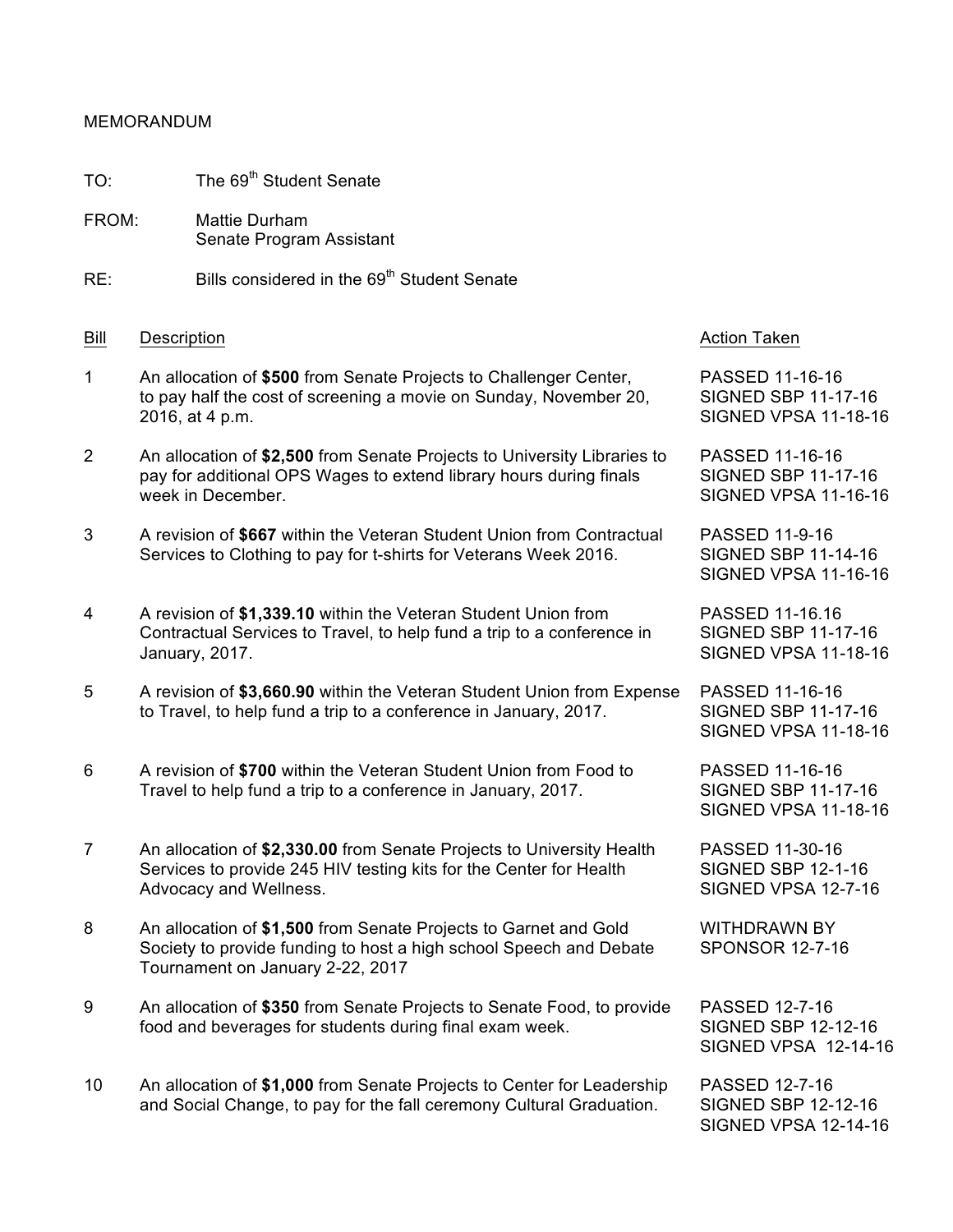- 11 A revision of **\$1,080.00** within the Pride Student Union from Contractual PASSED 12-7-16 Services to Clothing to purchase t-shirts for an event in January. SIGNED SBP 12-12-16
- 12 A revision to the Student Body Statutes Chapter 812, to clarify PASSED 1-25-17 the usage of iClickers and responsibilities. SIGNED SBP 1-27-17
- 13 A revision to the Student Body Statutes Chapter 409, to clarify PASSED 1-18-17 voting results for Senate and all standing committees meetings SIGNED SBP 1-23-17 excluding PAC and RTAC. The state of the state of the SIGNED VPSA 1-30-17
- 14 An allocation of **\$1,000** from Senate Projects to the Center for FAILED 1-18-17 Leadership and Social Changer Food category, to pay for food YES-14, NO-16, AB-3 their Multicultural Leadership Summits on January 27-28, 2017.
- 15 A revision of **\$9,000** within the Black Student Union from PASSED 1-25-17 Contractual Services to Expense Travel to pay for a service SIGNED SBP 1-27-17 trip to Memphis, Tennessee in February, 2017. SIGNED VPSA 1-30-17
- 16 An allocation of **\$186.00** from Senate Projects to the Center PASSED 2-1-17 for Health Advocacy and Wellness to purchase hygiene products SIGNED SBP 2-2-17 to be given to the FSU Food Pantry. The state of the SIGNED VPSA 2-8-17
- 17 A revision to the Student Body Statutes Chapter 400.1, Senate PASSED 2-1-17 Session, to change the meetings of the Senate during the fall, SIGNED SBP 2-2-17 spring, and summer meetings. SIGNED VPSA 2-8-17
- 18 A revision to the Student Body Statutes Chapter 807.4, to allow PASSED 2-15-17 Senators to sit on RTAC and PAC meetings when the committee SIGNED SBP 2-17-17 does not have a quorum.  $\overline{S}$  is the state of the state of the state  $\overline{S}$  SIGNED VPSA 2-23-17
- 19 A revision to the Student Body Statutes Chapter 802.12 to allow WITHDRAWN BY RSOs to petition RTAC and PAC twice in the same fiscal SPONSOR IN calendar year. The community of the community of the community community community community community community  $\sim$  COMMITTEE 1-31-17
- 20 A transfer of **\$3,870.81** from Executive Projects to Executive PASSED 2-15-17 Projects to Executive Food, to pay for food for Spring 2017 SIGNED SBP 2-17-17 Presidential Inauguration. The state of the state of the SIGNED VPSA 2-23-17
- 21 A revision to the Student Body Statutes Chapter 1003, revising WITHDRAWN BY the Black Student Union Statutes. The Statutes of the Second Second Seconds of the Second Seconds of the Second Seconds of the Second Seconds of the Seconds of the Seconds of the Seconds of the Seconds of the Seconds of th
- 22 A transfer of **\$5,000** from Senate Projects to Resource for Travel PASSED 2-15-17 Allocations Committee (RTAC), to cover upcoming RTAC SIGNED SBP 2-21-17 Requests until the end of the Spring semester. SIGNED VPSA 2-23-17
- 23 A revision of **\$3,000** within the Black Student Union from PASSED 2-15-17 Contractual Services to Clothing and Awards to purchase t-shirts SIGNED SBP 2-17-17 For Black History Month and purchase awards for the BSU SIGNED VPSA 2-23-17 Inauguration in April, 2017.

SIGNED VPSA 12-14-16

SIGNED VPSA 1-30-17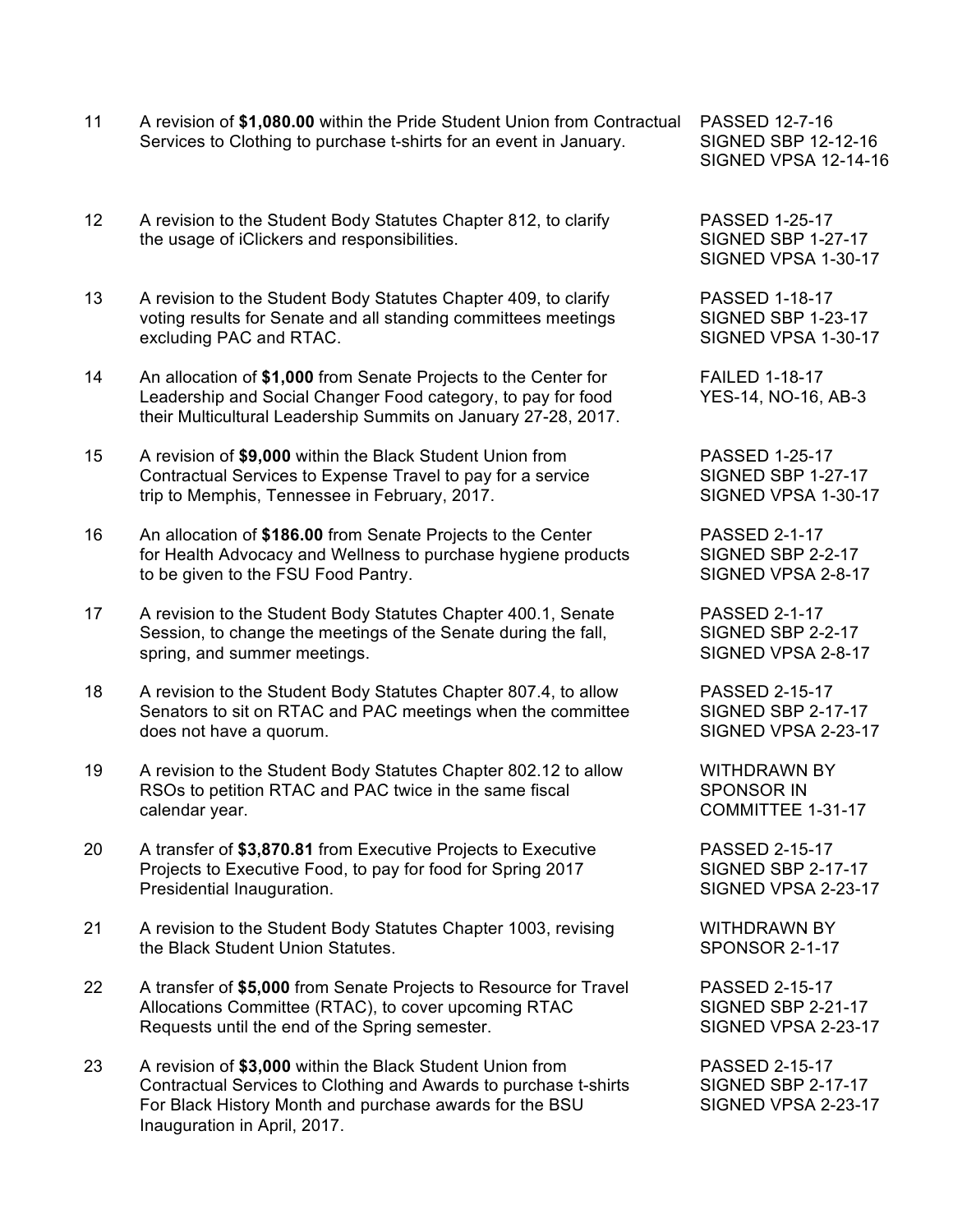- 24 An addition to the Student Body Statutes adding Chapter 415, FAILED IN RULES AND adding the Legislative Aide Act to the statutes. CALENDAR YES-0
- 25 A transfer of **\$300** from Executive Branch to Honors Delegates WITHDRAWN BY Program Clothing and Awards to assist them in purchasing SPONSOR. Polo shirts to wear while representing FSU and the Florida State community.
- 26 An allocation of **\$168** from Senate Projects to Student Veterans PASSED 2-22-17 Center to purchase Student Veteran Alliance Arrowhead to be SIGNED SBP 2-23-17 placed in Strozier Library. SIGNED VPSA 3-1-17
- 27 An allocation of **\$9,722.00** from Senate Projects to FSU Facilities PASSED 3-1-17 to build a drinking fountain/hydration station on Landis Green. SIGNED SBP 3-8-17
- 28 An allocation of **\$1,000** from Senate Projects to the Office of PASSED 2-22-17 Governmental Affairs to help pay for food for FSU Day at the SIGNED SBP 2-23-17 Capitol in April. SIGNED VPSA 3-1-17
- 29 A revision to the Student Body Statutes Chapter 716.1, to clarify WITHDRAWN BY the amount of time needed to complete work hours assigned SPONSOR 4-5-17 as part of a violation of the Election Code.
- 30 A revision to the Student Body Statutes Chapter 701.1 A, to WITHDRAWN BY clarify the definition of campaigning and align the definition with SPONSOR 3-1-71 the First Amendment of the United States Bill of Rights.
- 31 A revision to the Student Body Statutes Chapter 713, to ensure PASSED 3-1-17 a smooth transition between student body officers and their SIGNED SBP 3-6-17 predecessors. SIGNED VPSA 3-20-17
- 32 A revision of \$500 within the Black Student Union from WITHDRAWN BY Contractual Services to Clothing and Awards to pay for awards SPONSOR 3-1-17 for inauguration ceremony.
- 33 An addition to the Student Body Statutes adding Chapter 419, to WITHDRAWN BY create the Legislative Agenda Act. SPONSOR 3-29-17
- 34 A revision to the Student Body Statutes Chapter 715.4 L, to PASSED 3-1-17 Clarify the wearing of political clothing during SGA elections. SIGNED SBP 3-6-17
- 35 An allocation of **\$500** from Senate Projects to Challenger PASSED 3-8-17 Learning Center IMAC Theatre, on Sunday, March 26. The SIGNED SBP 3-9-17<br>Remaining cost will be paid for by the Executive Branch. SIGNED VPSA 3-20-17 Remaining cost will be paid for by the Executive Branch.
- 36 A revision of **\$1,000** within the Office of Governmental Affairs PASSED 3-22-17 from Expense to Food to pay for food for FSU Day at the SIGNED SBP 3-29-17 Capitol. SIGNED VPSA 3-30-17

NO-6, AB-1

SIGNED VPSA 3-20-17

SIGNED VPSA 3-20-17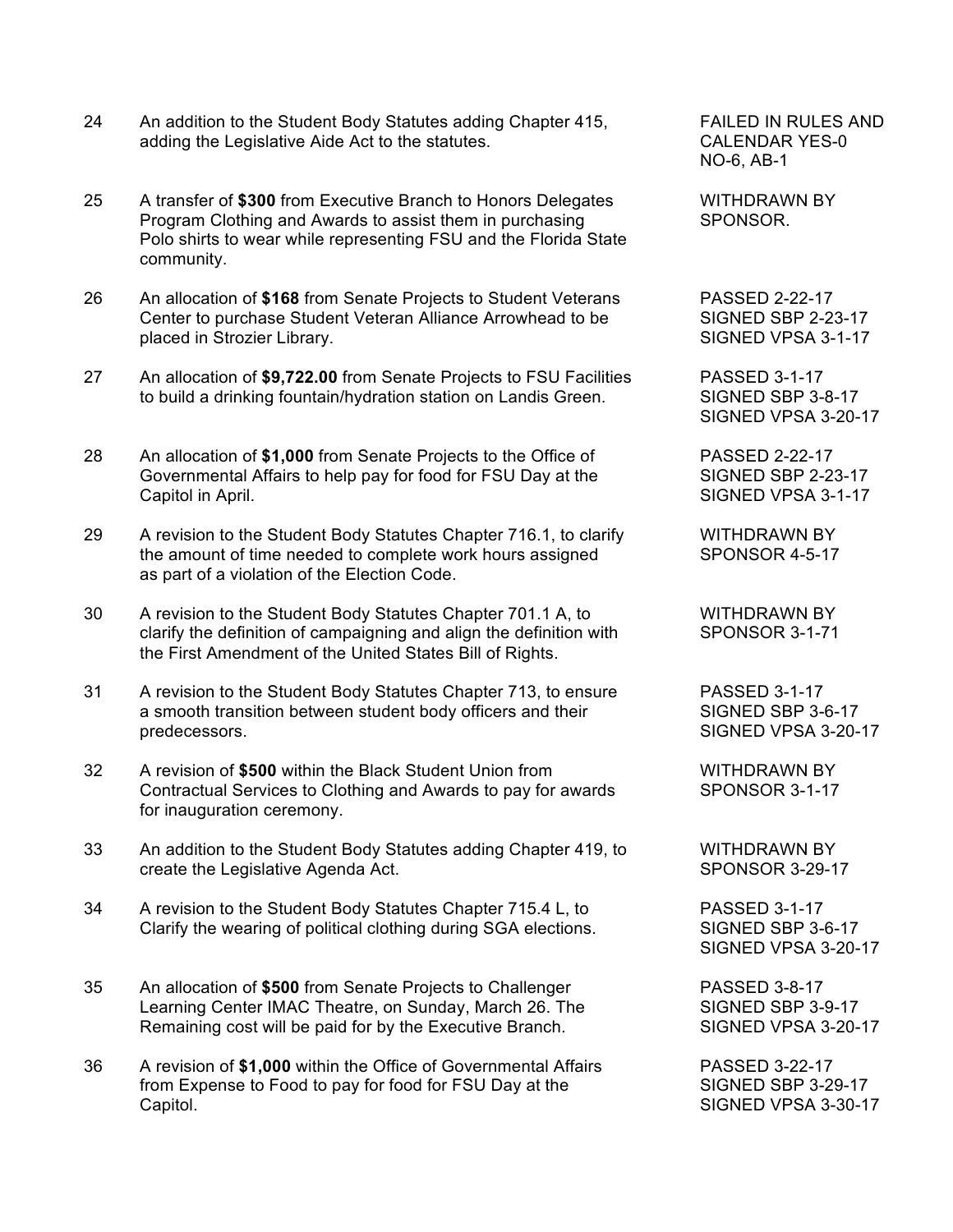- 37 A revision of **\$300** within the Office of Governmental Affairs PASSED 3-22-17 from Expense to Clothing and Awards to present awards at SIGNED SBP 3-29-17 the Seminole Evening reception at the Capitol. The Superson SIGNED VPSA 3-30-17
- 38 A transfer of **\$1,000** from Executive Projects to Office of PASSED 3-22-17 Governmental Affairs Food, to help pay for food for FSU Day at SIGNED SBP 3-29-17 Capitol in April. Capitol in April.
- 39 A revision of **\$2,000** within the Office of Entrepreneurship and PASSED 3-6-17 Innovation to pay for the Tomahawk Entrepreneurship Brunch SIGNED SBP 3-6-17 on Sunday, March 5, 2017. Signe 1, 2008 and the Sunday Signe Device 1, 2004 17
- 40 A revision of **\$3,000** within the Hispanic Latino Student Union PASSED 3-8-17 from Contractual Services to Food, to pay for food for their Gala SIGNED SBP 3-9-17 on April 17, 2017. SIGNED VPSA 3-20-17
- 41 A revision of **\$240** within IRHC from Expense to Food, to transfer PASSED 3-29-17 monies so that IRHC can use it to purchase food for their up-<br>SIGNED SBP 3-30-17 coming events. SIGNED VPSA 4-5-17
- 42 A revision of **\$500** within the Office of Servant Leadership from PASSED 3-8-17 Expense to Food to pay for food for their event on Thursday, SIGNED SBP 3-9-17 April 6, from 5-8 p.m. SIGNED VPSA 3-20-17
- 43 A revision of **\$1,200** within the Asian American Student Union PASSED 3-29-17 From Contractual Services to Clothing and Awards to purchase SIGNED SBP 3-30-17 t-shirts for Asian American Heritage Month and to purchase SIGNED VPSA 4-5-17 awards to the banquet in April.
- 44 A transfer of **\$1,000** from Women Student Union Expense to PASSED 3-22-17 Peace Jam to help fund Peace Jam's conference. SIGNED SBP 3-30-17
- 45 A transfer of **\$800** from Pride Student Union to Peace Jam PASSED 3-22-17 to help fund Peace Jam's conference. SIGNED SBP 3-30-17
- 46 A transfer of **\$500** within the Black Student Union from Expense PASSED 3-22-17 to Peace Jam to help fund Peace Jam's conference. SIGNED SBP 3-30-17
- 47 A transfer of **\$750** within the Hispanic Latino Student Union from PASSED 3-22-17 Expense to Peace Jam to help fund Peace Jam's conference. SIGNED SBP 3-30-17
- 48 A revision of **\$142.50** within the Senior Class Council from PASSED 4-4-17 Expense to Food to pay for food for the Senior Class Council SIGNED SBP 4-10-17 "Taking Back Suwanee" event on April 18, 2017. SIGNED VPSA 4-12-17
- 49 A revision to the Student Body Statues Chapter 506, to clarify PASSED 9-20-17 the process outlined in Chapter 506 and remove all inconsist-<br>SIGNED SBP 9-21-17 tencies, make process more transparent, prevent a loophole SIGNED VPSA 9-26-17

SIGNED VPSA 4-4-17

SIGNED VPSA 4-4-17

SIGNED VPSA 4-4-17

SIGNED VPSA 4-4-17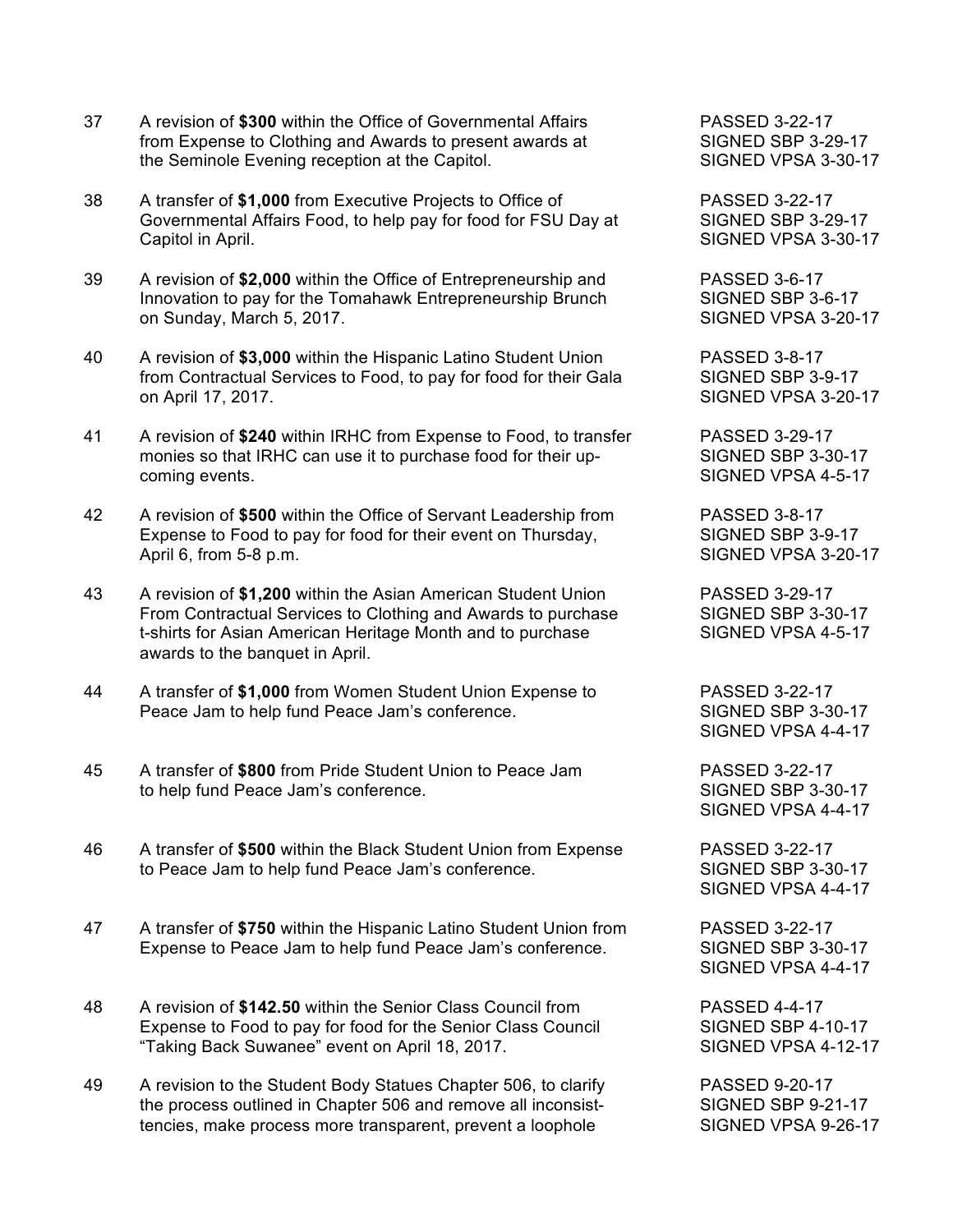that allows proposed provisions from being placed on the ballot without adequate review.

- 50 A revision of **\$3,000** within the Women Student Union from PASSED 4-19-17 Contractual Services to Expense to purchase promotional items SIGNED SBP 4-24-17 for their office. SIGNED VPSA 4-26-17
- 51 A revision to the Student Body Statutes Chapter 716.1, to PASSED 4-12-17 the Election Code. SIGNED SBP 4-13-17
- 52 A revision to the Student Body Statutes Chapter 612, the PASSED 4-19-17 Golden Tribe Lecture Series, to clarify who the voting members SIGNED SBP 4-25-17<br>and the selection process for various members and the SIGNED VPSA 4-26-17 and the selection process for various members and the committee's role in determining who the speaker will be for Martin Luther King Jr.'s Week.
- 53 A revision to the Student Body Statutes Chapter 409.1, 410.2 D PASSED 4-19-17 609.5 (B) (2), 703.1, 703 V and 708.4, to clarify how various SIGNED SBP 4-25-17 SGA organizations and affiliates should publicly advertise SIGNED VPSA 4-26-17 meetings and events.
- 54 A revision to the Student Body Statutes Chapter 807.6, to PASSED 4-19-17 revise the Finance Code concerning RSOs requests to RTAC SIGNED SBP 4-25-17 and PAC. SIGNED VPSA 4-26-17
- 55 A revision to the Student Body Statutes Chapter 803.7, to revise WITHDRAWN BY the Finance Code concerning the purchase of water bottles. SPONSOR 4-12-17
- 56 A revision of **\$231.70** within Pride Student Union from PASSED 4-19-17 Contractual Services to Clothing and Awards to be presented SIGNED SBP 4-24-17 at their annual Pride Banquet on April 20, 2017. SIGNED VPSA 4-26-17
- 57 An allocation of **\$370** from Senate Projects to the Student PASSED 4-26-17 Life Center (SLC) to provide hygiene products in the unisex SIGNED SBP 5-3-17 bathrooms and hallways in this building. The state of the SIGNED VPSA 5-5-17
- 58 An allocation of **\$370** from Senate Projects to Oglesby Union PASSED 4-26-17 to provide hygiene products in the unisex bathrooms and SIGNED SBP 5-3-17 hallways in the Union. SIGNED VPSA 5-5-17
- 59 A revision of **\$350** within the Inter-Residence Hall Council from PASSED 4-26-17 Contractual Services to Expense to purchase key chains that SIGNED SBP 5-3-17 will be distributed to almost 7,000 students on campus. SIGNED VPSA 5-5-17
- 60 An allocation of **\$800** from Senate Projects to Senate Clothing PASSED 4-26-17 and Awards to buy t-shirts to be given out to the Senate and any SIGNED SBP 5-3-17 student at the Florida State University. The SIGNED VPSA 5-5-17
- 61 An allocation of **\$400** from Senate Projects to Senate Food, to PASSED 4-26-17 pay for food to host the "Study with SGA" event on Monday, SIGNED SBP 5-3-17

SIGNED VPSA 4-17-17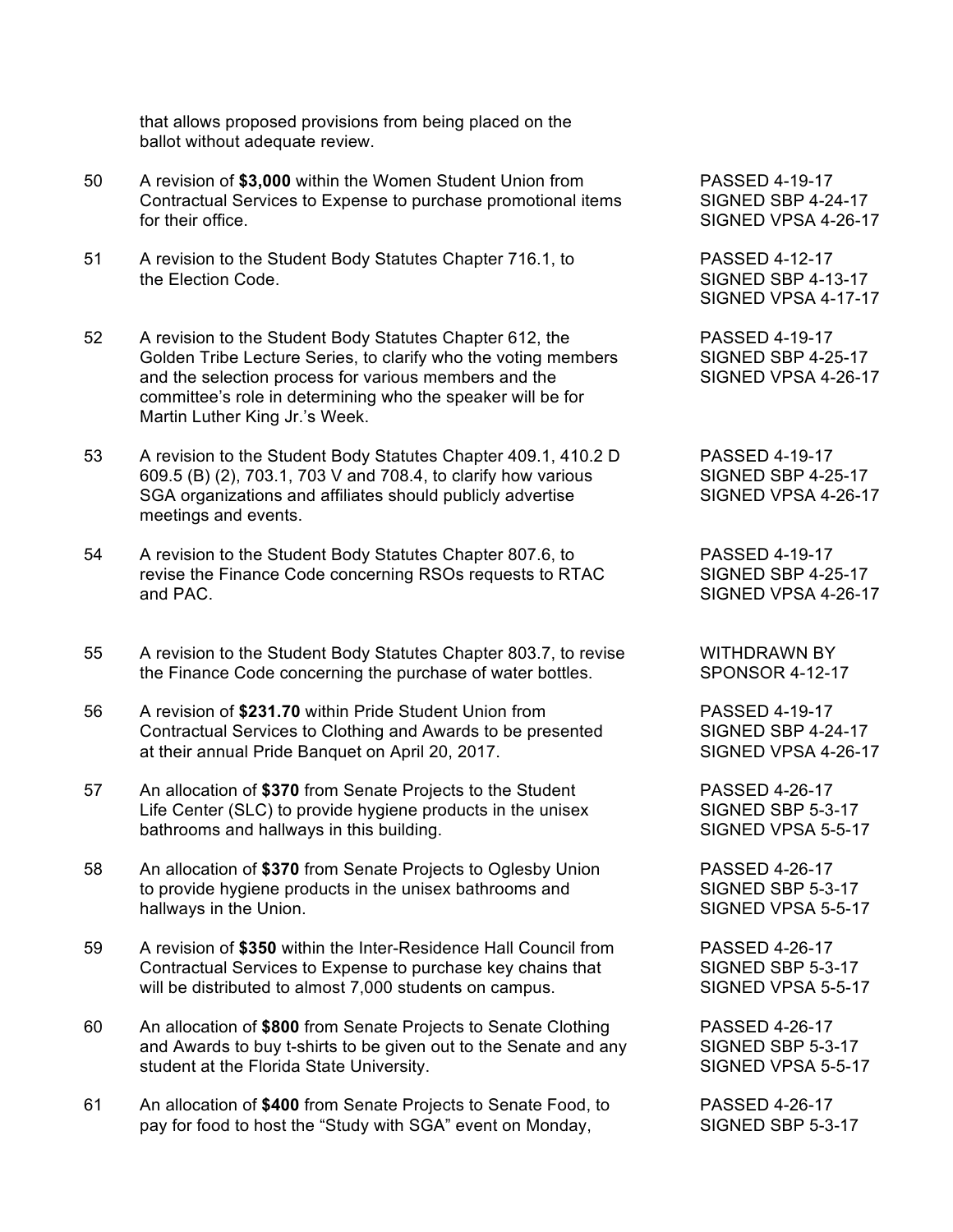|  | May 1, in the Senate Chamber, from 5-11 p.m. |  |
|--|----------------------------------------------|--|
|  |                                              |  |

- 62 An allocation of **\$500** from Senate Projects to the Academic PASSED 4-26-17 Center for Excellence to purchase food items for finals week. SIGNED SBP 5-3-17
- 63 A revision of **\$900** within the Pride Student Union from PASSED 4-26-17 Contractual Services to Clothing and Awards to purchase tank SIGNED SBP 5-3-17 tops for the Pride Student Union. The Student Union SIGNED VPSA 5-5-17
- 64 A revision of **\$2,750** within the Black Student Union from PASSED 5-24-17 Contractual Services to Clothing and Awards to purchase t-shirts SIGNED SBP 5-30-17 for the summer. SIGNED VPSA 6-5-17
- 65 A revision of **\$400** within the Black Student Union from Expense PASSED 5-24-17 to Food to allow the incoming administration to make necessary SIGNED SBP 5-30-17 purchases during the summer.  $\blacksquare$
- 66 A revision of **\$5,800** within the Asian American Student Union PASSED 5-24-17 from Contractual Services to Expense to purchase office SIGNED SBP 5-30-17 supplies and promo items to be used in the future. SIGNED VPSA 6-5-17
- 67 An addition to the Student Body Statutes adding Chapter 100.11 PASSED 10-4-17 to recommend counseling consultation for all elected or SBP DID NOT SIGN appointed officers. VPSA DID NOT SIGN
- 68 A revision of **\$1,000** within the Center for Participant Education PASSED 5-24-17 From Contractual Services to Expense to fund the printing of SIGNED SBP 5-30-17 CPE's annual catalog and to purchase books for their library. SIGNED VPSA 6-5-17
- 69 A revision of **\$202** within Pride Student Union from Contractual PASSED 5-24-17 Services to Food to purchase gift cards for CARE Class of 2017. SIGNED SBP 5-30-17
- 70 A revision of **\$336** within Pride Student Union from Contractual PASSED 5-24-17 Services to Expense to purchase office supplies and SIGNED SBP 5-30-17 promotional materials. SIGNED VPSA 6-5-17
- 71 A revision of **\$1,000** within the Center for Participant Education PASSED 5-24-17 from Contractual Service to Clothing and Awards to purchase SIGNED SBP 5-30-17 t-shirts. SIGNED VPSA 6-5-17
- 72 A revision of **\$4,000** within Hispanic Latino Student Union from PASSED 5-24-17 Contractual Services to Expense to buy office supplies and SIGNED SBP 5-30-17 chairs for El Centro. SIGNED VPSA 6-5-17
- 73 A revision of **\$1,000** within Hispanic Latino Student Union from WITHDRAWN BY Contractual Services to Clothing and Awards to purchase SPONSOR 5-24-17 t-shirts.

SIGNED VPSA 5-5-17

SIGNED VPSA

SIGNED VPSA 6-5-17

74 A revision of **\$298** within SCURC from Food to Expense to purchase PASSED 5-24-17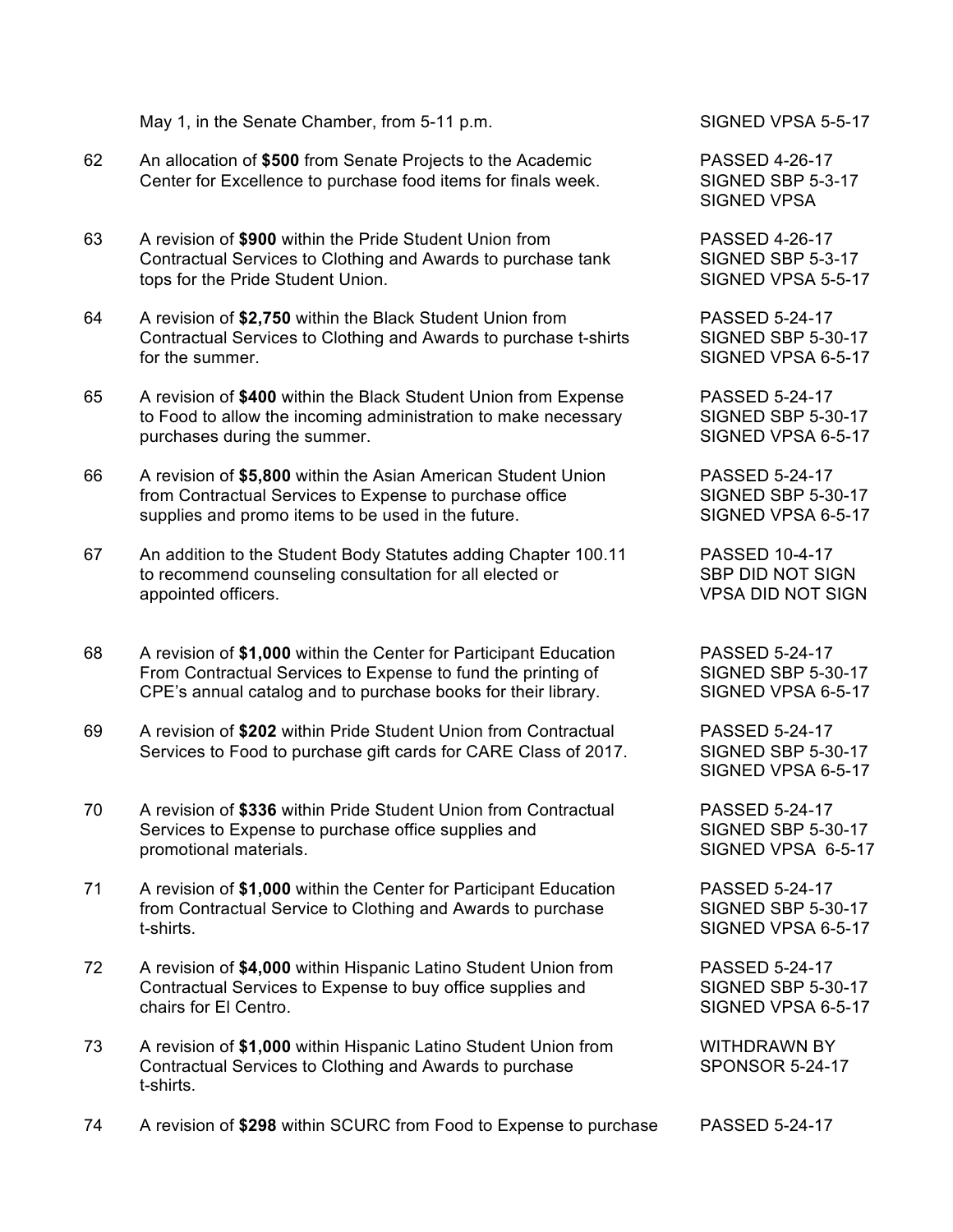|    | promotional materials.                                                                                                                                                                                                       | <b>SIGNED SBP 5-30-17</b><br>SIGNED VPSA 6-5-17                                    |
|----|------------------------------------------------------------------------------------------------------------------------------------------------------------------------------------------------------------------------------|------------------------------------------------------------------------------------|
| 75 | A revision of \$400 is made within the Black Student Union from Clothing<br>and Awards (\$200) and Contractual Services (\$200) to Expense to<br>cover previous travel expenses for the Black Student Union.                 | PASSED 6-21-17<br><b>SIGNED SBP 6-28-187</b><br>SIGNED VPSA 7-10-17                |
| 76 | A revision to the Student Body Statutes Chapter 911, to revise the<br>of the Office of Student Sustainability.                                                                                                               | <b>PASSED 6-21-17</b><br><b>SIGNED SBP 6-28-17</b><br>SIGNED VPSA 7-10-17          |
| 77 | An allocation of \$1,885 from Senate Projects to National Pan-Hellenic<br>Council to pay for a stage for the NPHC annual Summer Oasis on<br>July 22, 2017, at 6 p.m., in the Union Ballrooms                                 | <b>PASSED 7-5-17</b><br><b>SIGNED SBP 7-10-17</b><br>SIGNED VPSA 7-12-17           |
| 78 | An allocation of \$2,500 from Senate Projects to PeaceJam to help fund<br>the PeaceJam program.                                                                                                                              | <b>PASSED 7-17-17</b><br><b>SIGNED SBP 7-26-17</b><br>SIGNED VPSA 8-2-17           |
| 79 | A revision to the Student Body Statutes Chapter 913, to amend the<br>Office of Entrepreneurship and Innovation statutes.                                                                                                     | <b>PASSED 8-2-17</b><br>SIGNED SBP 8-4-17<br><b>VPSA HAS THE BILL.</b>             |
| 80 | An allocation of \$595.85 from Senate Projects to Senate Expense to<br>Order and install gender neutral bathrooms signs on all floors in the<br>Bellamy Building.                                                            | <b>WITHDRAWN IN</b><br><b>BUDGET COMMITTEE</b>                                     |
| 81 | A revision of \$3,500 within Executive Branch from Expense to Food to<br>Pay for the SGA Welcome Back BBQ on Wednesday, August 28, 2017.                                                                                     | <b>PASSED 8-2-17</b><br>SIGNED SBP 8-4-17<br><b>VPSA HAS THE BILL.</b>             |
| 82 | An allocation of \$1,400 from Senate Projects to Senior Class Council<br>to pay for the viewing of the FSU vs Clemson game on a big screen<br>on November 11, 2107, on the Union Green.                                      | <b>PASSED 9-27-17</b><br><b>SIGNED SBP 9-20-17</b><br>SIGNED VPSA 10-2-17          |
| 83 | A revision to the Student Body Statutes Chapter 701 N, to update<br>the definition of an academic division in the Election Code to reduce<br>the amount of changes needed to statutes when an academic division<br>is added. | <b>PASSED 9-6-17</b><br><b>SIGNED SBA 9-21-17</b><br>SIGNED VPSA 9-26-17           |
| 84 | A revision of \$2,000 within HLSU from Contractual Services to Clothing<br>and Awards to purchase t-shirts for their annual Hispanic Heritage<br>Month celebration.                                                          | <b>PASSED 9-20-17</b><br><b>SIGNED SBP 9-27-17</b><br>SIGNED VPSA 9-28-17          |
| 85 | An allocation of \$4,000 from Senate Projects to Senate Food to pay for<br>food for the SGA Fall Inauguration.                                                                                                               | <b>PASSED 9-27-17</b><br><b>SIGNED SBP 9-28-17</b><br>SIGNED VPSA 10-2-17          |
| 86 | An allocation of \$200 from Senate Projects to Senate Food to pay for<br>food at the Senate meetings.                                                                                                                        | <b>PASSED 10-4-17</b><br><b>SIGNED SBP 10-15-17</b><br><b>SIGNED VPSA 10-19-17</b> |